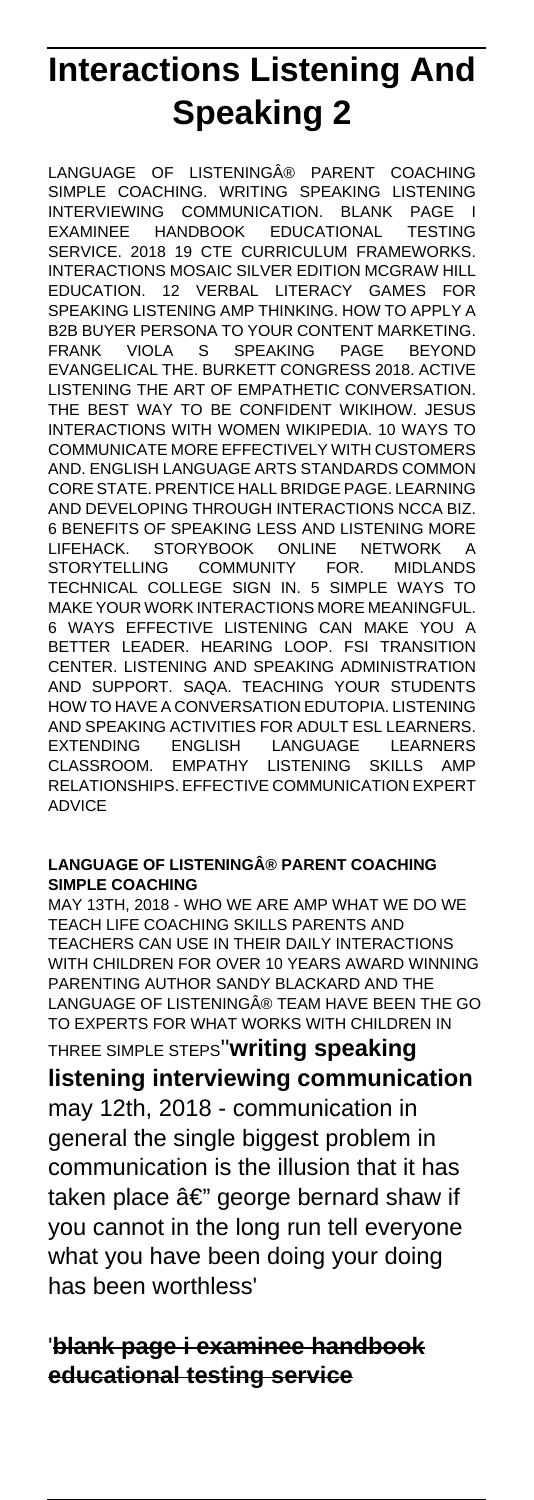may 11th, 2018 - 2 t ridge amiee hadoo seaig ad ritig www ets org toeic about the toeic® speaking and writing tests the test of english for international communicationa, ¢ toeicÂ<sup>®</sup> program offers english language proficiency' '**2018 19 CTE CURRICULUM FRAMEWORKS**

MAY 12TH, 2018 - THE CAREER S ECONOMIC

DEVELOPMENT EACH PROGRAM IS ALIGNED TO A

CAREER CLUSTER AND IS DETAILED IN CURRICULUM

FRAMEWORKS WITH PARTNERS FROM EDUCATION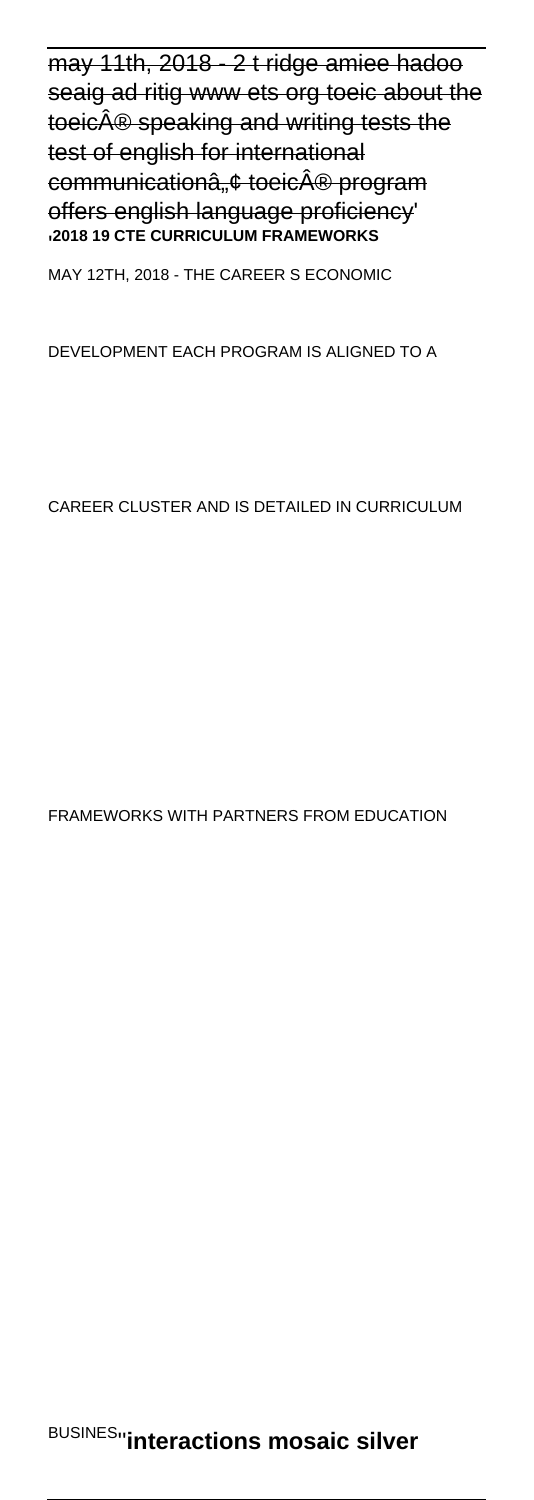# **edition mcgraw hill education**

may 9th, 2018 - welcome to the new interactions mosaic silver edition online learner center please click on a title to begin'

'**12 VERBAL LITERACY GAMES FOR SPEAKING LISTENING AMP THINKING**

MAY 14TH, 2018 - DEVELOP SPEAKING LISTENING THINKING AND REASONING SKILLS WITH THESE TWELVE FUN VERBAL GAMES TO PLAY WITH PRESCHOOLERS KINDERGARTENERS AND BIGGER

KIDS''**how to apply a b2b buyer persona to your content marketing may 13th, 2018 - you are here home content marketing strategy how to apply a b2b buyer persona to your content marketing strategy**'

#### '**FRANK VIOLA S SPEAKING PAGE BEYOND EVANGELICAL THE**

MAY 10TH, 2018 - FRANK VIOLA IS A BESTSELLING AUTHOR AN IN DEMAND CONFERENCE SPEAKER AND AN A LIST BLOGGER HE HAS PLANTED MISSIONAL CHURCHES AND CONSULTS FELLOW AUTHORS WRITERS BLOGGERS AND PASTORS'

# '**BURKETT CONGRESS 2018**

May 13th, 2018 - I want to express my appreciation for all the support I received from delegates and voters in Utah s 2nd Congressional District during my campaign to challenge the incumbent''**ACTIVE LISTENING THE ART OF EMPATHETIC CONVERSATION**

JULY 20TH, 2016 - ACTIVE LISTENING IS THE KEY TO

REWARDING CONVERSATION AND TRUE EMPATHETIC

ENGAGEMENT AND IT CAN INCREASE YOUR POSITIVE

EMOTIONS AND MAKE YOU HAPPIER''**The Best Way to Be Confident wikiHow**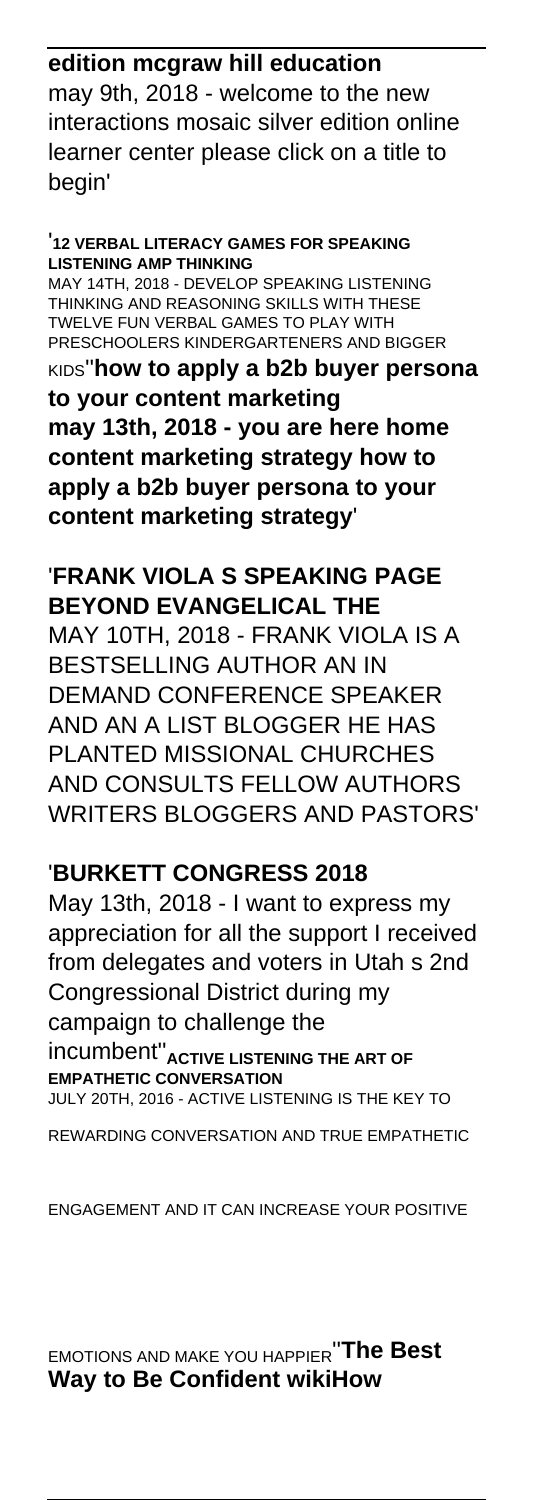May 13th, 2018 - How to Be Confident Confidence is a very tricky little thing Feeling good about yourself is so easy to put at the will of others when it should only be up to you'

# '**Jesus interactions with women Wikipedia**

May 11th, 2018 - Jesus interactions with women are an important element in the theological debate about Christianity and women Women are prominent in the story of Jesus He was born of a woman had numerous interactions with women and was seen first by women after his resurrection'

#### '**10 ways to communicate more effectively with customers and**

August 8th, 2007 - Providing IT professionals with a unique blend of original content peer to peer advice from the largest community of IT leaders on the Web''**ENGLISH LANGUAGE ARTS STANDARDS COMMON CORE STATE** MAY 11TH, 2018 - ENGLISH LANGUAGE ARTS STANDARDS DOWNLOAD THE STANDARDS PRINT THIS PAGE THE COMMON CORE STATE STANDARDS FOR ENGLISH LANGUAGE ARTS AMP LITERACY IN HISTORY SOCIAL STUDIES SCIENCE AND TECHNICAL SUBJECTS †œTHE STANDARDS<sup>a</sup>€ REPRESENT THE NEXT GENERATION OF K†"12 STANDARDS DESIGNED TO PREPARE ALL STUDENTS FOR SUCCESS IN COLLEGE CAREER AND LIFE'

# '**Prentice Hall Bridge page**

May 14th, 2018 - Pearson Prentice Hall and our other respected imprints provide educational materials technologies assessments and related services across the secondary curriculum'

'**Learning and developing through interactions ncca biz**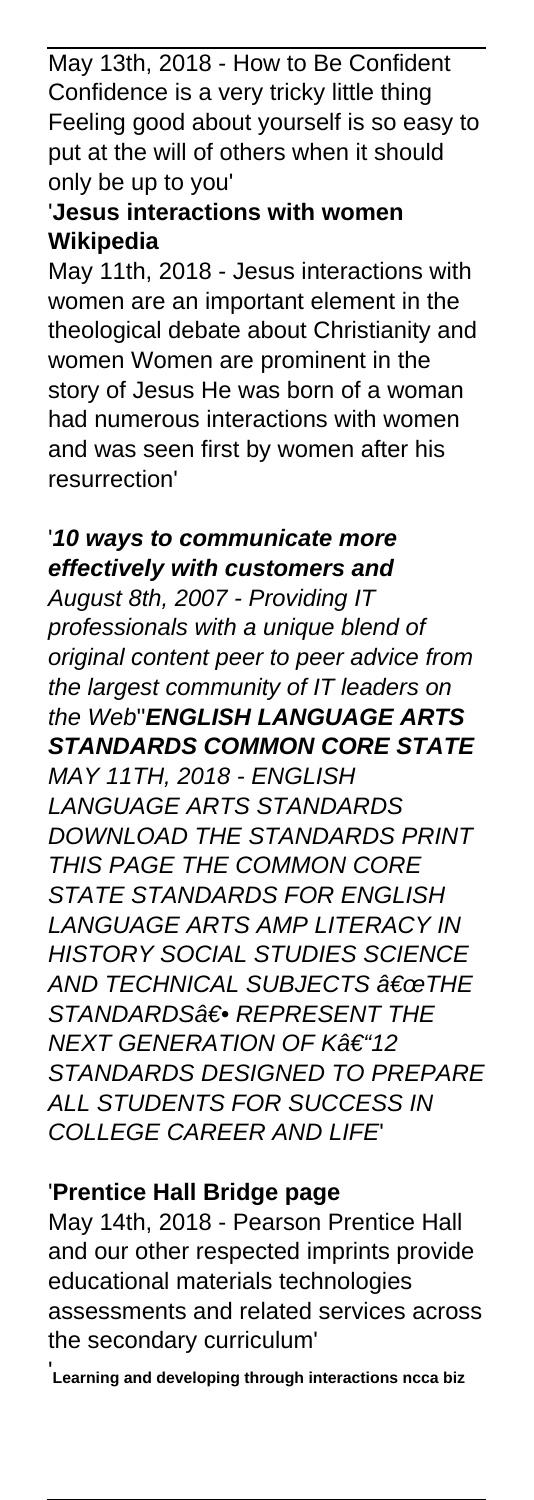May 11th, 2018 - 28 Aistear the Early Childhood Curriculum Framework Learning and developing through interactions What interaction strategies can I use These guidelines focus on four strategies as presented in Table 2'

# '**6 benefits of speaking less and listening more lifehack**

january 2nd, 2014 - speaking less and listening more could actually improve the amount of actual communication you get when you open your mouth'

'**Storybook Online Network A Storytelling Community For** May 13th, 2018 - Storybook Online Network A Storytelling

Community For Children MOST POPULAR TODAY My

unusual friend Stephen 2'

'**midlands technical college sign in** may 13th, 2018 - problems signing in alternate access opens new window in the event mymtc is unavailable how do i activate mymtc account opens new window what s my user name opens new window'

# '**5 simple ways to make your work interactions more meaningful**

March 5th, 2018 - On a typical work day co workers have many interactions with each other but a lot of these conversations are insincere and donâ€<sup>™t</sup> go past pleasantries

'**6 Ways Effective Listening Can Make You A Better Leader** May 19th, 2013 - When employees say they want their voices

to be heard they are really saying they want leaders who will

not just hear them but really listen to them''**Hearing Loop**

**May 12th, 2018 - Endorsements The American Academy of Audiology on behalf of audiologists and the Hearing Loss Association of America on behalf of people with hearing loss announce a collaborative public**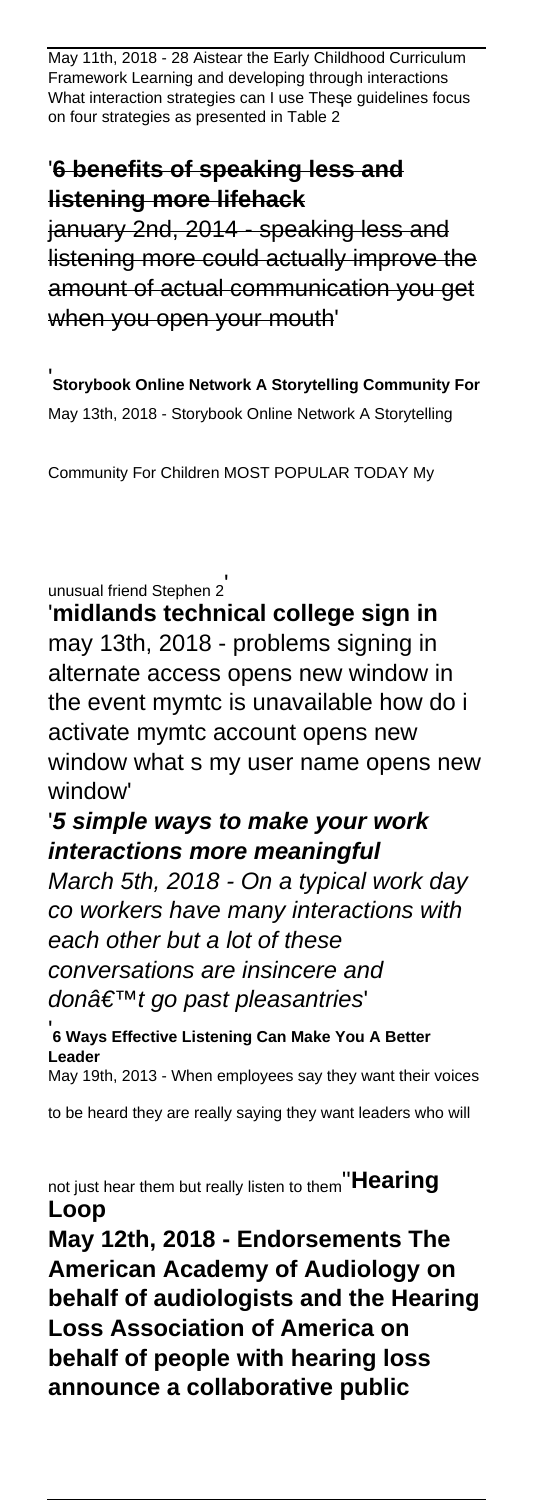**education campaign Get in the Hearing Loop Press release from Hearing Loss Association of America and American Academy of Audiology 2010**'

# '**FSI TRANSITION CENTER**

MAY 10TH, 2018 - THE TRANSITION CENTER SERVES U S GOVERNMENT EMPLOYEES AND FAMILY MEMBERS OF ALL FOREIGN AFFAIRS AGENCIES ASSIGNED TO DIPLOMATIC POSTS ABROAD PROVIDING TRAINING REFERRALS AND INFORMATION AS WELL AS RETIREMENT PLANNING WORKSHOPS'

## '**Listening and speaking Administration and support**

May 2nd, 2018 - We provide free listening and speaking courses for Imperial College London international students and academic staff in science engineerin''**SAQA**

May 13th, 2018 - This Standard Covers Speaking Signing And Listening In Defined Oral Signed Interactions In Socio Cultural Learning And Workplace Situations In Both Formal And Informal Contexts For A Variety Of

Purposes''**TEACHING YOUR STUDENTS HOW TO HAVE A CONVERSATION EDUTOPIA**

NOVEMBER 4TH, 2013 - I WAS RECENTLY IN A THIRD GRADE CLASSROOM AND WAS STRUCK BY THE PRESENCE OF RULES THAT WERE POSTED FOR HOW TO HAVE A CONVERSATION HAVING VISITED MANY MIDDLE AND HIGH SCHOOLS I THINK THESE SAME RULES COULD AND PROBABLY SHOULD BE POSTED THERE AS WELL'

'**Listening and Speaking Activities for Adult ESL Learners** May 12th, 2018 - CDE AEFL Jane C